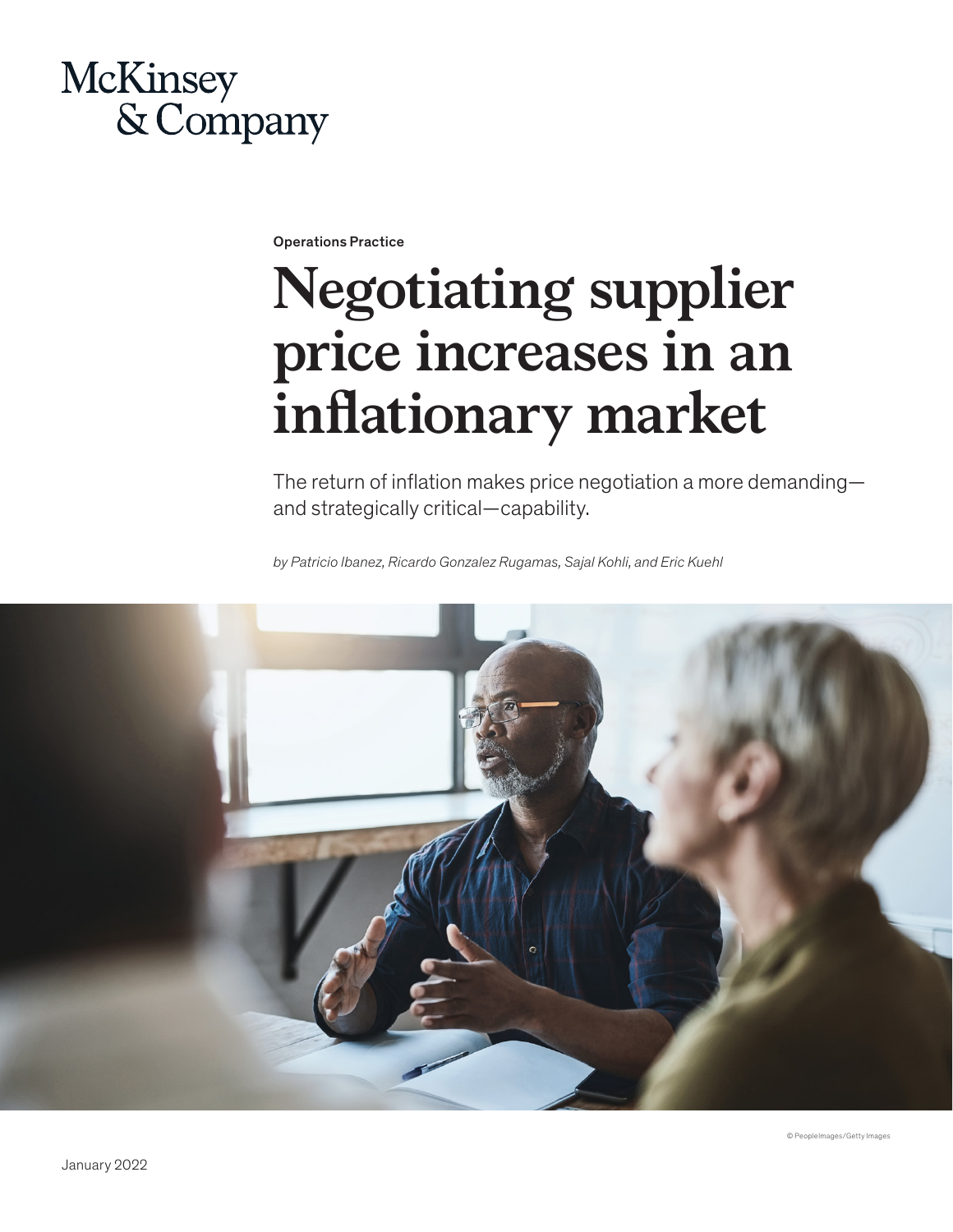For many years, inflation rates in much of the world remained low, a relic of the 1970s that little concerned most procurement, supply-chain, and operations leaders. Specific commodities would experience sharp price increases, but those forces typically eased before they could trigger broadbased price pressures across swaths of the economy.

However, that's changed, and merchants today are planning and buying for their categories amid one of the hardest inflationary environments industry has seen in decades. When a supplier brings a price increase to a merchant, especially in this economic environment, the buyer may not have the right tools, capacity, or time to determine whether a price increase is warranted.

How can an organization know that short-term price increases are fair and in line with expectations? How can companies prepare to deal with the long-term consequences of inflationary markets?

#### **Which price increases are fair today?**

To understand the process of determining which price increases are fair and which are not, consider an example. A leading apparel retailer recently received price increases from suppliers for many of its primary brands, each citing the inflationary environment as the reason for the increase. The company wasn't sure how it should respond.

This retailer needs to determine whether suppliers are passing along an increase that's in line with inflation's effect on the supplier's costs. Although it's not possible to answer this question exactly, the retailer can at least pressure test the increase by determining if it falls within a fair range.

To do this, it began by identifying the main cost inputs that have the highest level of change, especially in an inflationary environment. In this example, these cost inputs were commodities (such as cotton, polyester, spandex), as well as labor and transportation (such as import costs, shipping, and freight).

Second, it estimated the percentage of the total cost these inputs make up. We would expect that fabric makes up about 50 percent of the total cost of a men's cotton T-shirt. It's safe to assume that cotton fiber (which has a commodity index, making its cost relatively easy to research) makes up roughly one-third of the fabric's cost.

Third, the company chose an appropriate starting point from which to calculate the change in cost inputs. This is an important decision that sometimes requires alignment with the supplier to find a point at which the agreed price properly incorporates the supplier's materials, labor, and freight costs. The two sides can then review the past three to five years of economic data to see how prices fluctuated for commodities and other inputs and how equitably the resulting benefits and costs were allocated between the buyer and the supplier. Of course, the supplier would repeat this process with its own suppliers, down through each tier of the supply chain.

In the fourth and final step, the company calculated an acceptable price-increase range. A plausible estimate would be for a 6 percent increase in cotton prices to translate to a 1 percent increase in total costs: 6 percent x 50 percent x 33 percent = 1 percent. In this case, cotton prices rose by 12 percent, resulting in a 2 percent cost increase (Exhibit 1).

#### **Responding to the supplier**

After analyzing a proposed price increase, the next focus is on prioritizing categories based on the company's exposure. Understanding which categories face inflation, together with the current terms of the contracts that involve these categories, helps in crafting a response to suppliers.

Exhibit 2 shows how an exposure matrix considering inflation (or deflation) and the degree of exposure to market forces can help identify an expansive set of commercial and technical levers that support a defensive position against inflation. Some levers can immediately mitigate cost increases; others boost future resilience.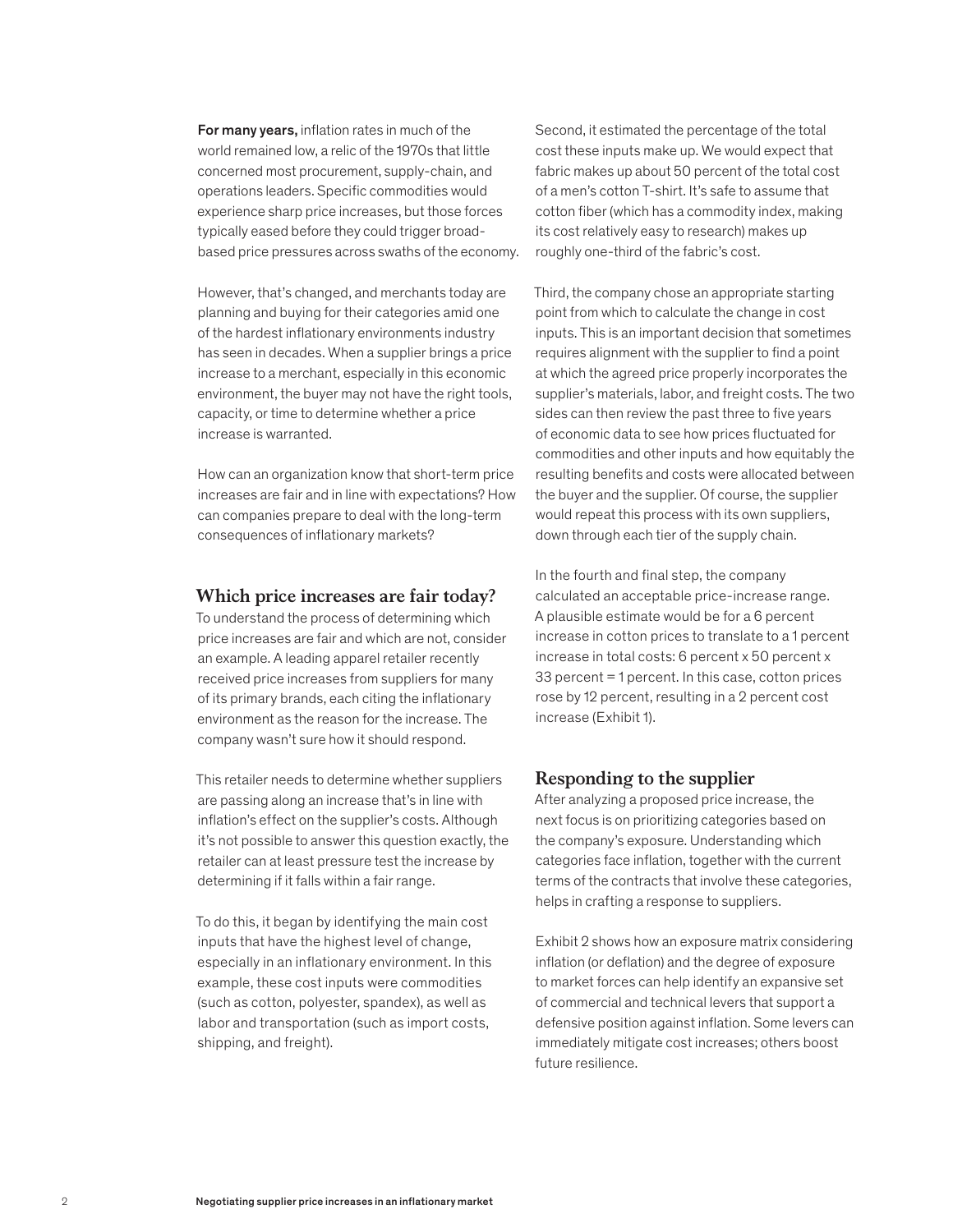#### Exhibit 1

Whether an input-cost increase is reasonable depends on a detailed review of **Whether an input-cost increase is reasonable depends on a detailed review of**  its price history. **its price history.**



Commodity, labor, and shipping-lane pricing for a 100% cotton T-shirt, index (Sept 2018 = 100)

Immediate *commercial opportunities to mitigate volatility* typically include maximizing spend on existing contracts whose prices aren't indexed for inflation and requesting clawbacks on unindexed contracts that covered periods when commodity prices fell. Digital and analytics solutions can enhance cleansheet analysis to uncover how much purchases should cost for large parts of company spending, which lets managers quantify the extent to which inflationary pressure should affect supplier prices. To improve future resilience, supplier collaboration can drive joint efficiencies and potentially help the organization look beyond price and at changes to quality or specifications or at finding ways to use less. Finally, companies can consider ramping up collaboration between pricing and procurement teams to weigh inflation's

possible effects on the prices the company charges its own customers.

The *defensive, technical levers to respond to inflation* include accelerating value engineering and adjusting batch sizes or order frequency. Reducing SKUs or high-cost features and attributes by modifying specifications is a potential medium-term technical lever that can help improve resilience. Depending on the sector, options to address volatility in the short-to-medium term include optimizing supplier footprints for better control over logistics, cost, tariffs, and inventory. Longerterm volatility challengers could include strategic inventory stockpiling, relying more on vendormanaged inventory, expanding cross-industry collaboration to share commodity exposures, and

<sup>&</sup>lt;sup>1</sup> Average of ocean container costs, Shanghai to US West Coast and East Coast. Source: Emerging Textiles; Xeneta; McKinsey analysis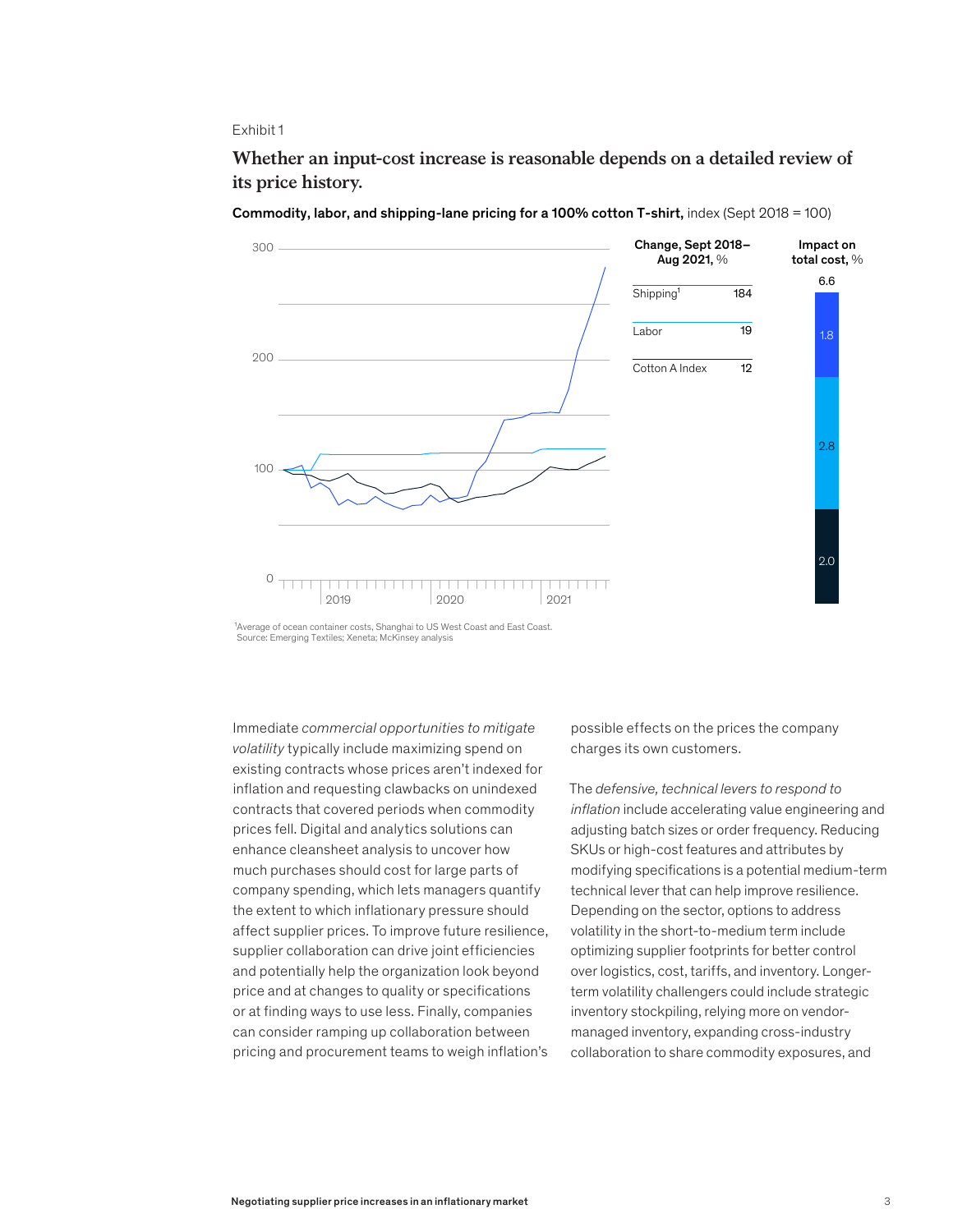#### Exhibit 2

Understanding which categories face inflation and their current contract terms helps in crafting responses to suppliers. **helps in crafting responses to suppliers.**





partnering through the end-to-end supply chain to derisk certain nodes.

To approach suppliers in high-priority categories, a targeted playbook can help strengthen negotiation strategies, with pressure testing via mock negotiation sessions that anticipate potential supplier counterarguments.

*Leverage ongoing partnerships.* In long-standing relationships, carefully designed joint incentives can help increase sales. Passing on costs to customers can create unintended consequences, such as negative customer perceptions and market-share loss. In the long run, these outcomes can lead to further erosion of an entire category; honest dialogue with suppliers can help minimize this type

of risk. These conversations can be the starting point for building stronger strategic-supplier partnerships that enhance cost resiliency.

*Consider price increases—but only from a rigorous fact base.* Should-cost models and other fact-based tools reveal whether a price increase is fair, given market conditions. Even when many commodities are facing increases, these costs only represent a percentage of total costs, as in the cotton fiber example shown previously in Exhibit 1. Ultimately, buyers can use fact-based analyses to begin discussions around specific areas of increase, with proof required to justify a price increase.

*Seek win–win negotiations.* Purchasers can prepare for negotiations by exploring short- and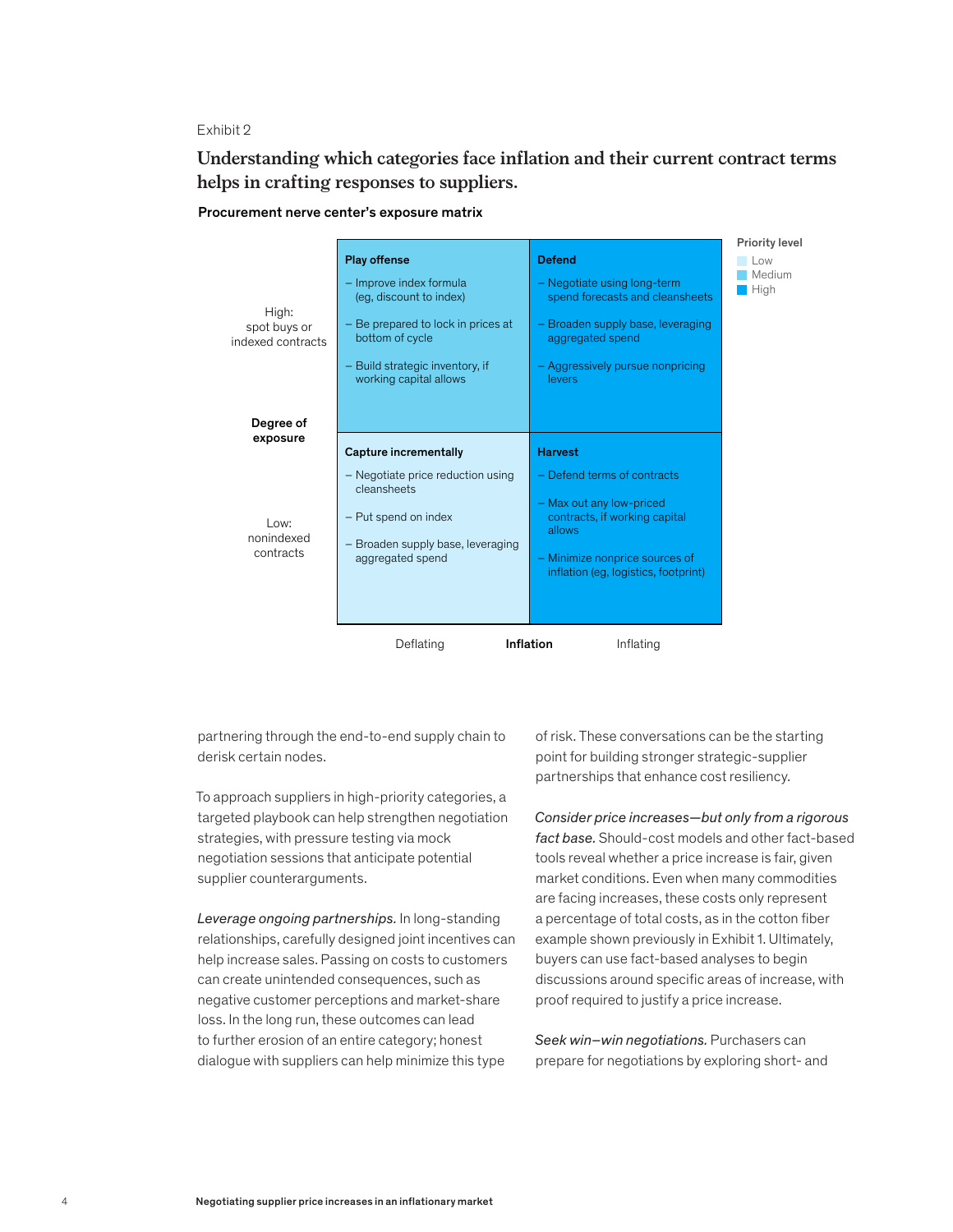## **If a price increase appears unavoidable in the prevailing market, and is backed up by reasonable facts, alternatives may nevertheless be available to minimize the cost increase's effect.**

long-term commercial and technical levers. If a price increase appears unavoidable in the prevailing market, and is backed up by reasonable, supplierprovided facts, alternatives may nevertheless be available to minimize the cost increase's effect on the category. For example, a vendor might be asked to help fund promotions to partly offset price increases for customers—an immediate action that can also help build a strategic-supplier relationship.

*Explore new suppliers.* If all else fails, reassessing a vendor matrix and exploring opportunities to engage other suppliers can be highly effective. While this process will not be as immediate, a strategic review can help identify nonincumbent suppliers or suppliers for other areas who might be able to provide better costing or service.

### **Preparing for future inflationary markets**

No one can perfectly predict the next set of inflationary pressures, but it's reasonable to assume that they'll return eventually. Leaders can prepare now to minimize the impact when that day arrives.

*Transfer risk upstream.* Companies can employ a range of sourcing and contracting techniques to reduce exposure to additional costs. For example, diversifying the supplier base for priority raw materials gives companies greater ability to

substitute other sources should prices spike. In some circumstances, it is possible to partner with suppliers to share supply-chain risk by using fixed, long-term contracts.

*Transfer risk downstream.* Companies can include terms and conditions in contracts to adjust the timing of contract expiration and risk exposure. For example, volumes might be agreed on for the long term, with pricing updated frequently as the market changes. Other approaches include using public indexes or developing synthetic price indexes that is, tying contract prices to a market price for a particular class of commodities or underlying cost drivers. Using collars to restrict price changes to a specified range and matching contract terms with those of supplier contracts can also help in structuring risk and allocating it fairly. Customers may also be willing and able to absorb some degree of risk, perhaps in exchange for reduced prices or other concessions.

*Transfer risk to outside entities.* Although companies should not rely on them exclusively, hedging strategies that transfer risk to counterparties in the financial markets can be of critical importance. A prerequisite, however, is an in-house finance team that understands the sophisticated positions that may be involved. Otherwise, a company may end up creating more risk than it mitigates.